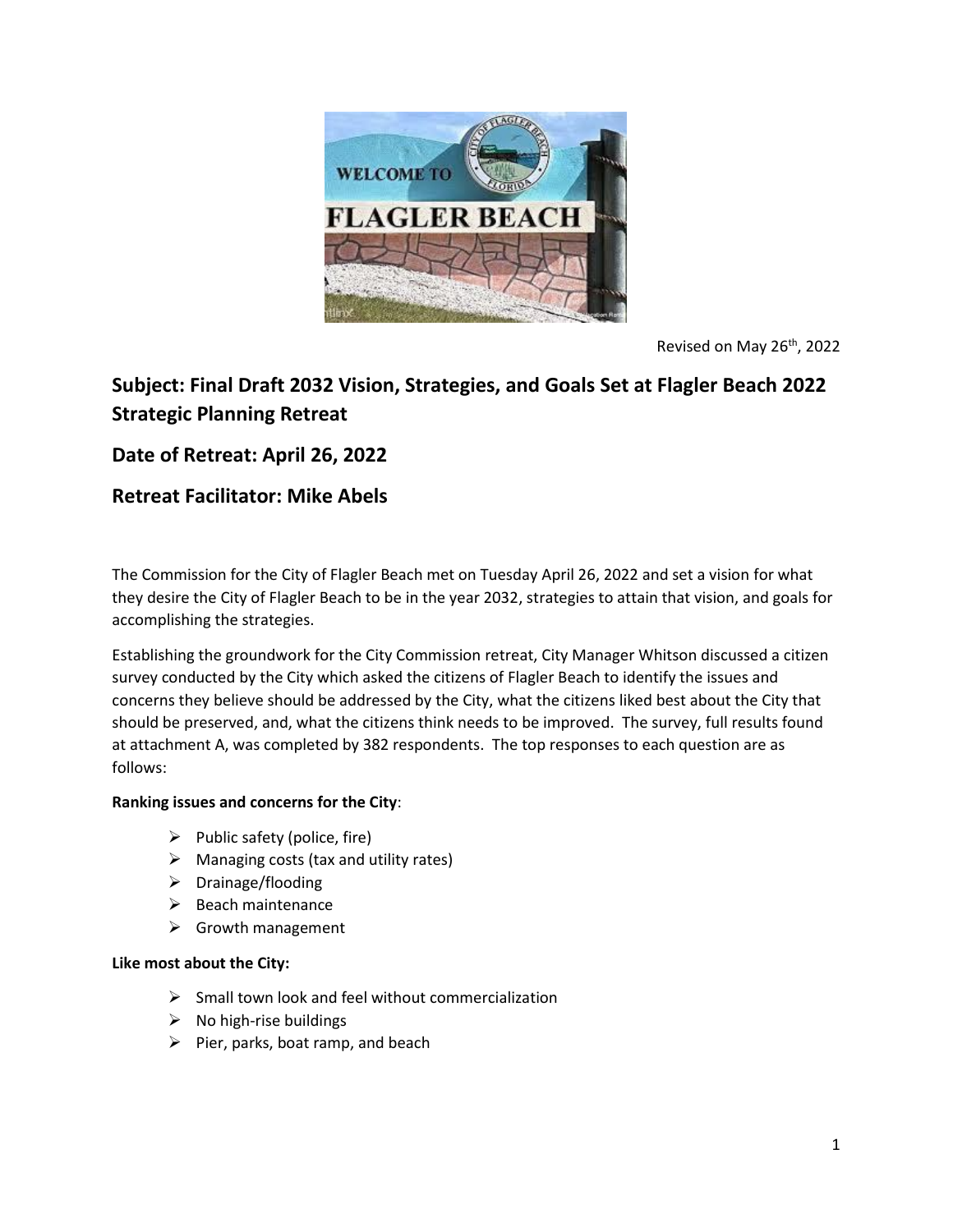#### **Want to improve**:

- $\triangleright$  User fee for non-residents that use City facilities
- $\triangleright$  Sight triangles at every intersection north of Highway 100 with installation of "No U Turn" signs
- $\triangleright$  Re-open beach walkovers
- $\triangleright$  Repave Central Ave. and Moody Blvd.
- $\triangleright$  Explore and implement beach erosion options

Also providing the Commission with foundational knowledge for their deliberation, Ken Parker, Senior Advisor for the Florida City and County Management Association (FCCMA) and retired City Manager with Port Orange, presented the Commission with regional demographics which will impact Flagler Beach. Information provided included current population and future growth projections, information about transportation and other infrastructure issues that should be considered by the Commission in future planning, as well as other issues e.g. state preemption of home rule authority.

Ken gave five characteristics that define a great city. These characteristics are:

- $\checkmark$  They have a vision, and the elected officials view themselves as caretaker for the City vision
- $\checkmark$  They have a plan to meet their vision
- $\checkmark$  They have a financial plan to support the vision
- $\checkmark$  They communicate well with citizens
- $\checkmark$  They clearly identify their public space. Example being Times Square in New York City. The iconic brand.

A full description of information Ken presented is available at attachment B.

With the citizen survey and future trends presented, the Commission moved to identify the trends and Issues that will impact Flagler Beach over the next 10 years. Staff participated in this discussion. Several identified trends/issues seem to be duplicative, but they are listed separately to reflect the importance the Commission gave trends/issues.

## **Trends & Issues Impacting Flagler Beach Over Next 10 Years**

- **Double digit growth in Flagler County**
- **Increasing demand on City infrastructure**
- **Significant environmental impact on dunes- beach from the effects of sea level rise**
- **EXECUTE:** Cybertechnology-home based employment opportunities
- Cost burden of being destination city-other governments not sharing cost with Flagler Beach although beach visitors are residents of other governments
- **EXEDENT Meeting demands of being County playground**
- Need for stronger intergovernmental relations
- Public safety meeting future demands
- Growth is coming-intergovernmental relations, intergovernmental public safety-creating positive intergovernmental relations with other jurisdictions
- **Example 1** Erosion of home rule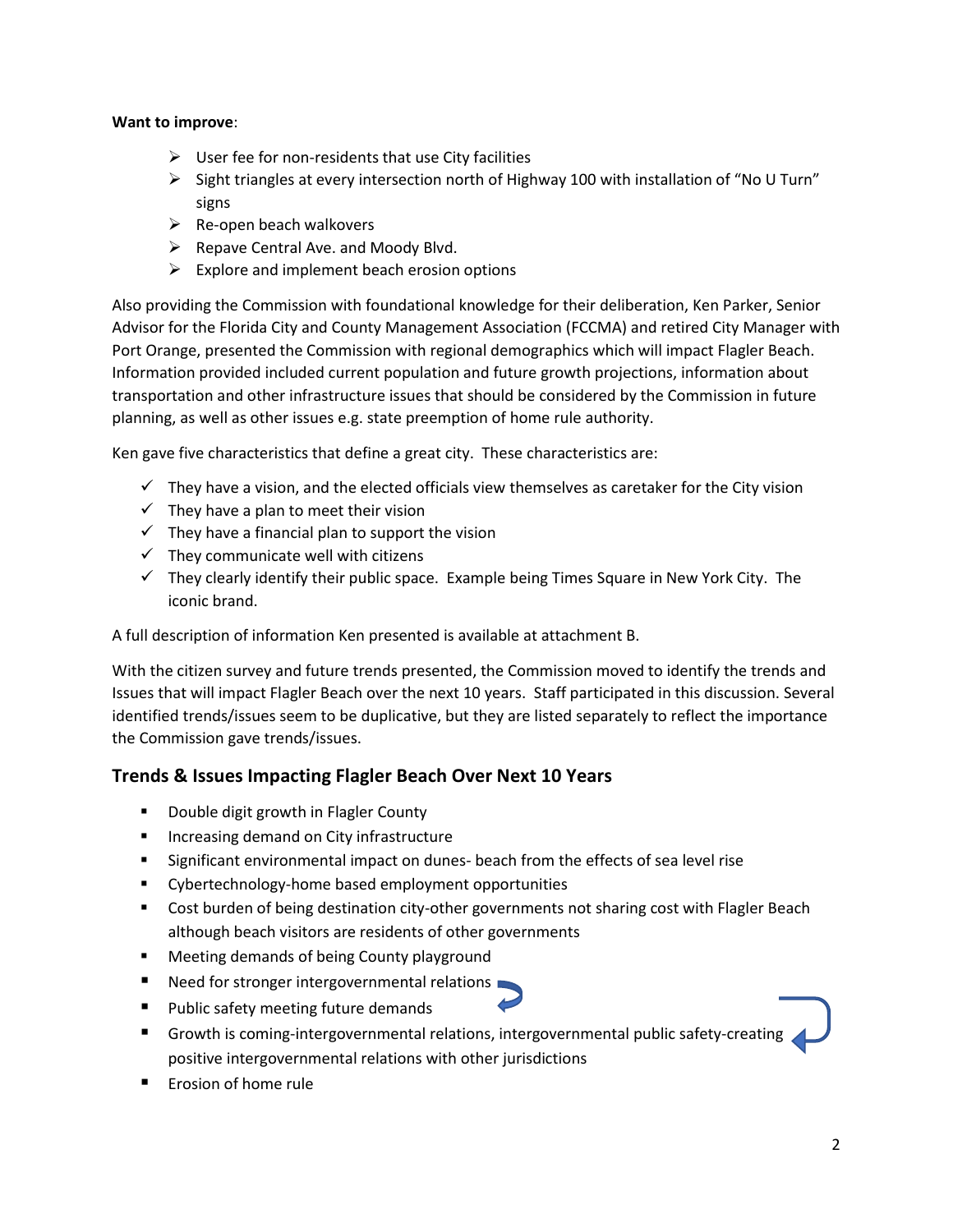- Need to expand focus of growth to County opportunities and federal resources
- Growth will be high income resulting in some being left behind because of housing affordability
- **Upcoming generation may not have income of current generation**
- City and other governments moving from non-partisan to partisan elections
- Building resiliency to meet natural disasters-nature as well as economic
- **Building codes adapting to future changes**
- **Infrastructure keeping up with demands-affordable cost considering catching up with past** delays
- **Being proactive with needs**
- **Annexation opportunities and risks**
- **Intermodal movement-citizens & vehicles**
- **Affordable housing-space vs. needs**
- Change in demographics
- **Developing acceptable revenue stream-designing revenue steams overtime incorporating** intergovernmental impact
- No place for cars to go
- **Equal consideration of trends for mainland & barrier islands- protecting dunes**
- **Enacting resiliency plan into legislative action**
- Meeting changing transportation needs-charging stations-parking for demands of beachgoers
- **May lose A1A to impacts of sea level rise**
- **Meeting future stormwater needs-quantity/quality**
- **Technology is changing quickly-stay up to date**
- Redeveloping trailer park
- Land is scarce for development-where is available land?
- **Losing or declining current revenue sources e.g. gas tax**
- **EXECT** Losing institutional knowledge-transitional workplace-older work force-can't rely on outsourcing
- The Veranda Bay development (previously the Gardens)-multiuse development potential
- Flagler Avenue may disappear due to impacts of sea level rise. Housing development new concepts e.g. housing on stilts

With possible trends over the next 10 years identified, the Commission considered the current City vision for Flagler Beach and whether that vision adequately describes the most important characteristics that should define the City in 2032.

# **City 2032 Vision**

The current City vision statement is:

**Flagler Beach is a diverse coastal community committed to enhancing our quality of life by:**

- **Preserving our environment as a community asset**
- **Maintaining our old Florida heritage and small-town charm**
- **Providing a safe, healthy, and clean environment**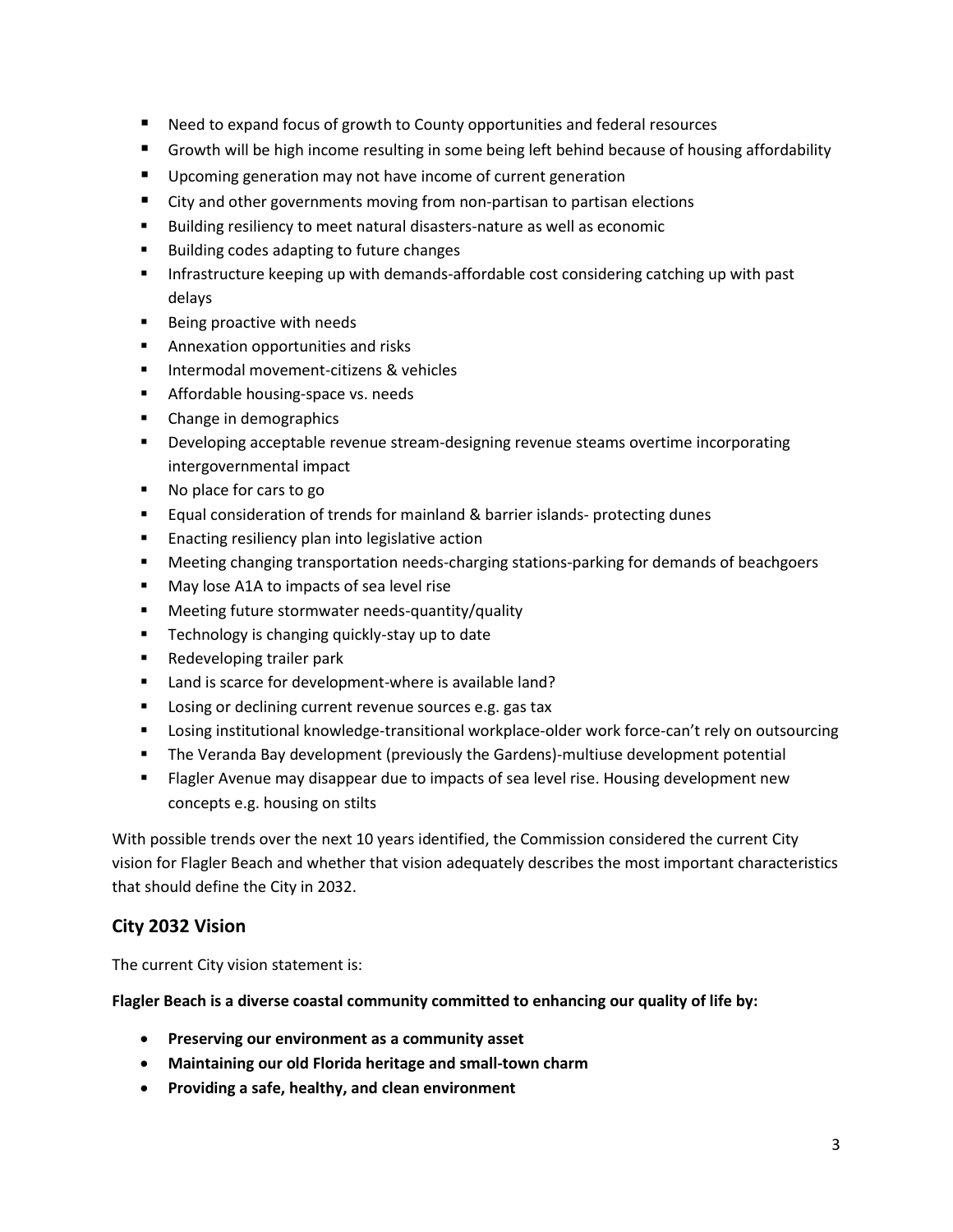- **Supporting the development of local business to provide services to residents**
- **Promoting and supporting eco-tourism through our natural resources**
- **Providing opportunities for education, culture, and recreation**

The Commission compared the current vision statement with the ideal city they would hope to build in 2032, as well as how well the vision statement addresses the trends and issues Flagler Beach will encounter in the next 10 years. The Commission unanimously agreed that the current vision statement should be maintained because it does reflect all values that will allow the City to continue to be a **great** city in 2032.

The next step for the City Commission was to identify strategic priorities that will help the City accomplish the City vision for the future.

## **Strategic Priorities to Lead the City to 2032**

The City Commission was asked to identify the major strategic priorities the City should address to accomplish the vision set for the City. After extensive discussion and input from staff the Commission identified eight strategies. After the strategies were identified, Commission members were given six votes to assign to the strategies to show the six strategies each Commission member believed to be the highest priority. Commission members assigned one vote to a strategic priority. This order of priorities could also be used by staff to establish budgetary priorities. Following in priority order are the strategies identified by the Commission. The total votes the strategy received, which reflects its priority, is at the end of the strategy.

- 1) Develop resiliency plan for citywide resources to ensure sustainability-**6**
- 2) Protect & preserve beaches and parks, golf course-**5**
- 3) Increase revenue streams to decrease cost burden of City by being a destination city-**5**
- 4) Build effective communication and education with citizens-**5**
- 5) Recruit & maintain qualified staff-**4**
- 6) Develop short/long-term infrastructure plan to meet future growth requirements and redevelopment-**4**
- 7) Develop multi-model transportation plan to alleviate traffic and pedestrian conflict-**3**
- 8) Build intergovernmental bridges to enhance long-term City sustainability-**3**

With the eight priorities set, the Commission reviewed the six strategic goal areas that the Commission established in 2021 to ensure that they were integrated into the 2032 strategic priorities. The Commission concluded that all six set in 2021 were included and more specifically defined through the Commission's 2032 priorities.

With strategic priorities identified the Commission debated goals that the City should pursue to accomplish the strategic priorities. As this is a 2032 plan individual goals may be short-term or longterm. The budget process will be used for staff to recommend a time frame and cost for each goal and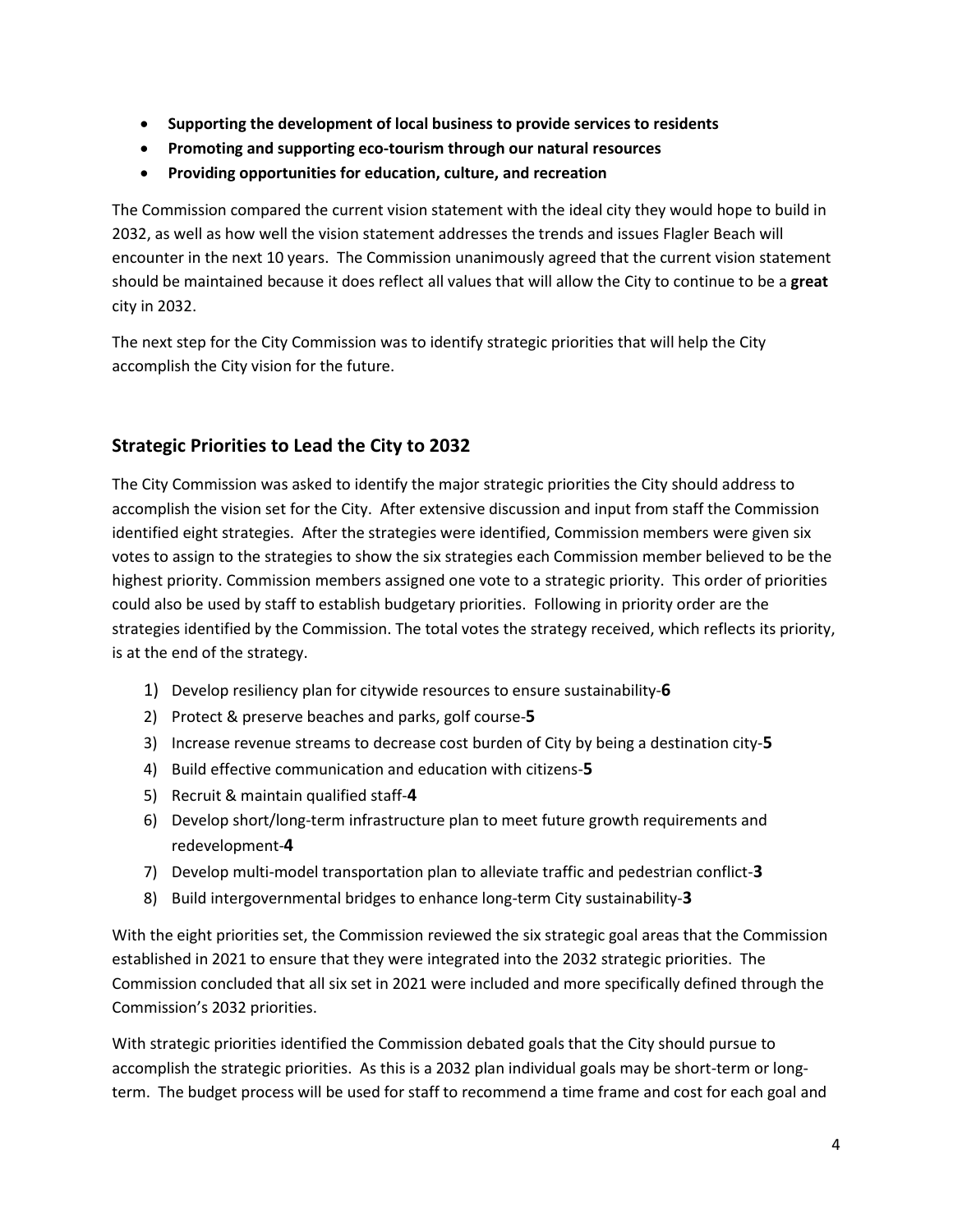its respective strategy. In discussing and setting of goals the Commission considered and incorporated staff input for each goal.

### **Implementing goals for strategic priorities**

#### **Develop resiliency plan for citywide resources to ensure sustainability**

- $\rightarrow$  Develop plan for burying utility lines underground
- $\rightarrow$  Develop private/public partnership for disaster preparedness
- $\rightarrow$  Conduct vulnerability assessment of all City assets-especially infrastructure
- $\rightarrow$  Review changes to Land Development Regulations (LDRs) and development standardsdesign system to correct future vulnerabilities
- $\rightarrow$  Invest in improving the Community Rating System (CRS) rating
- $\rightarrow$  Plan for and improve telecommunications

#### **Protect and preserve beach, parks, golf course**

- $\rightarrow$  Sand fencing for entire beach
- $\rightarrow$  Post and rope for portions of A-1A
- $\rightarrow$  Install more physical barrier for dunes
- $\rightarrow$  Create vision for each park-conduct assessment of needs
- $\rightarrow$  Use sustainable materials
- $\rightarrow$  Encourage businesses to become more accountable for protection of beaches and city
- $\rightarrow$  Develop ambassador program to promote and educate beach visitors and our parks
- $\rightarrow$  Explore creation of County/City beach patrol options

#### **Increase Revenue streams to decrease cost burden by being a destination city**

- $\rightarrow$  Increase pier costs for non-residents
- $\rightarrow$  Develop system for paid parking for non-residents and create trolley system for multi-modal solutions with fees
- $\rightarrow$  Analyze possibility of making the Highway 100 bridge a toll bridge
- $\rightarrow$  Explore private partnerships for community center
- $\rightarrow$  Explore intergovernmental revenue generation options
- $\rightarrow$  Explore additional federal, state, and private grants

#### **Build effective communication and education with citizens**

- $\rightarrow$  Create City social media page
- $\rightarrow$  Create in-print newsletter distributed through library/city hall
- $\rightarrow$  Develop portal for web site
- $\rightarrow$  Hire a full-time Public Information Officer (PIO)
- $\rightarrow$  Conduct specific topic town hall meetings
- $\rightarrow$  Create a regular radio show on 97.3 FM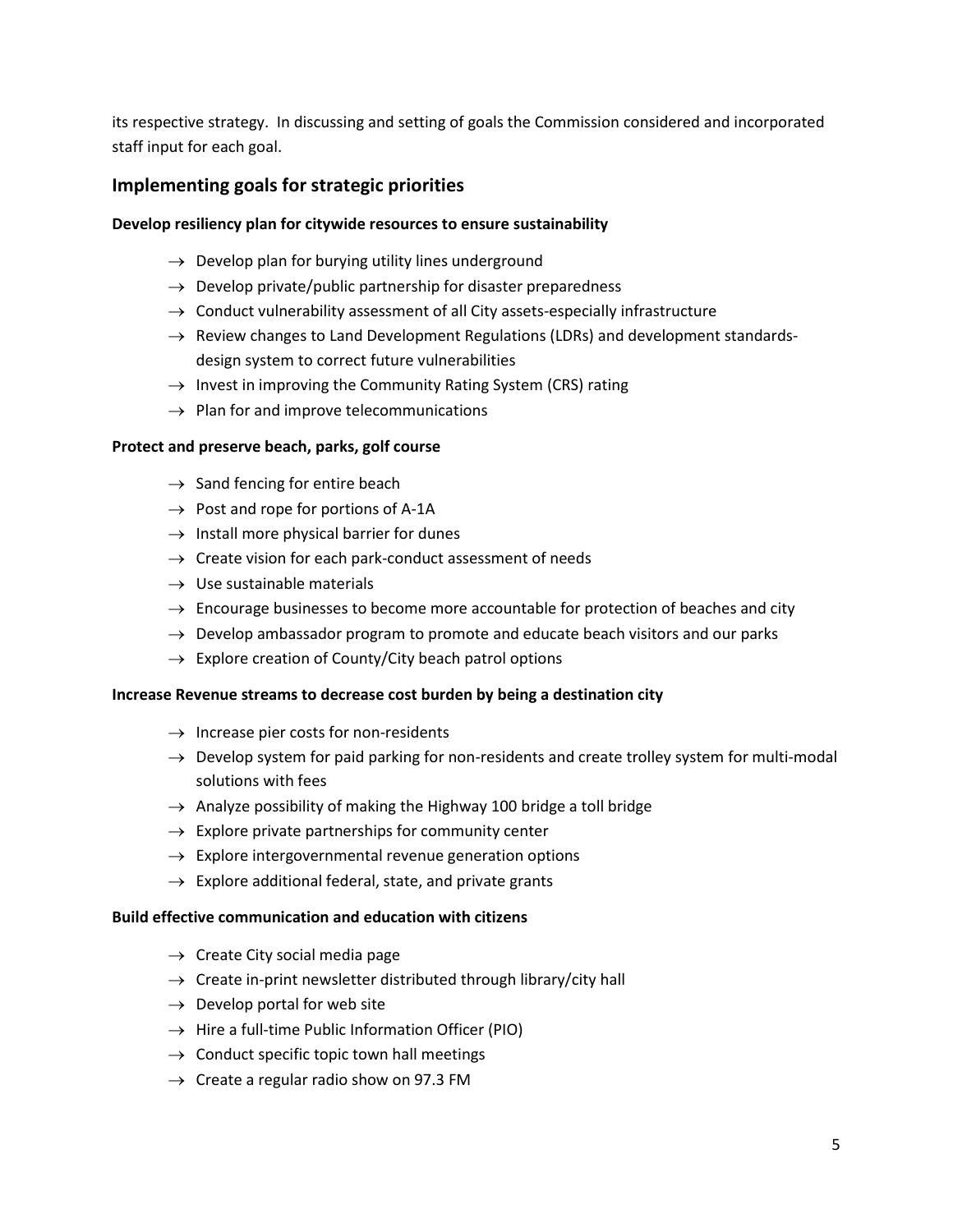#### **Recruit and maintain qualified staff**

- $\rightarrow$  Explore cafeteria plan for benefits that offers staff more choice of benefit options
- $\rightarrow$  Develop career ladder-provide development training and certification incentive
- $\rightarrow$  Study vacation leave comparability
- $\rightarrow$  Explore employee benefit initiatives
- $\rightarrow$  Explore conversion to FRS-select departments
- $\rightarrow$  Complete a pay comparability study
- $\rightarrow$  Conduct an employee satisfaction study
- $\rightarrow$  Consider work from home policy options

#### **Develop short/long-term infrastructure plan to meet future growth requirements and redevelopment**

- $\rightarrow$  Update stormwater master plan
- $\rightarrow$  Prepare vulnerability assessment and 10-year road & utility maintenance plan with creation of reserve fund
- $\rightarrow$  Analyze utility tax structure
- $\rightarrow$  Invest in GIS technology

#### **Develop multi-model transportation plan to alleviate traffic and pedestrian conflict**

- $\rightarrow$  Identify and secure parking area on other side of the bridge
- $\rightarrow$  Develop trolley system as a multi-modal option for the community
- $\rightarrow$  Public private partnership for electric vehicle shuttle-multi-modal solution
- $\rightarrow$  Design permitted golf cart parking in identified right-of-way (ROW)-explore multi-modal solutions
- $\rightarrow$  Explore feasibility and if possible, incentivize an autonomous driver shuttle
- $\rightarrow$  Analyze the synchronization of pedestrian crossing at selected intersections with all lanes crossing at once. Analyze fly-over pedestrian crossings on A1A and other identified roads
- $\rightarrow$  Analyze road design to create bike / pedestrian use to promote greater safety
- $\rightarrow$  Identify resources that can be developed by City or privately for electric vehicles and develop a plan for development

#### **Build intergovernmental bridges to enhance long-term City sustainability**

- $\rightarrow$  Facilitate better representation for Flagler Beach on intergovernmental bodies
- $\rightarrow$  Invite County officials to review City structures-facilitate private tours
- $\rightarrow$  Establish proactive connection with district State Representative
- $\rightarrow$  Identify all possible joint activities where citizens can interact with government officialsinvite citizens to attend
- $\rightarrow$  Proactively create more interaction with TDC
- $\rightarrow$  Conduct a citizen survey and identify future acceptable public funding sources